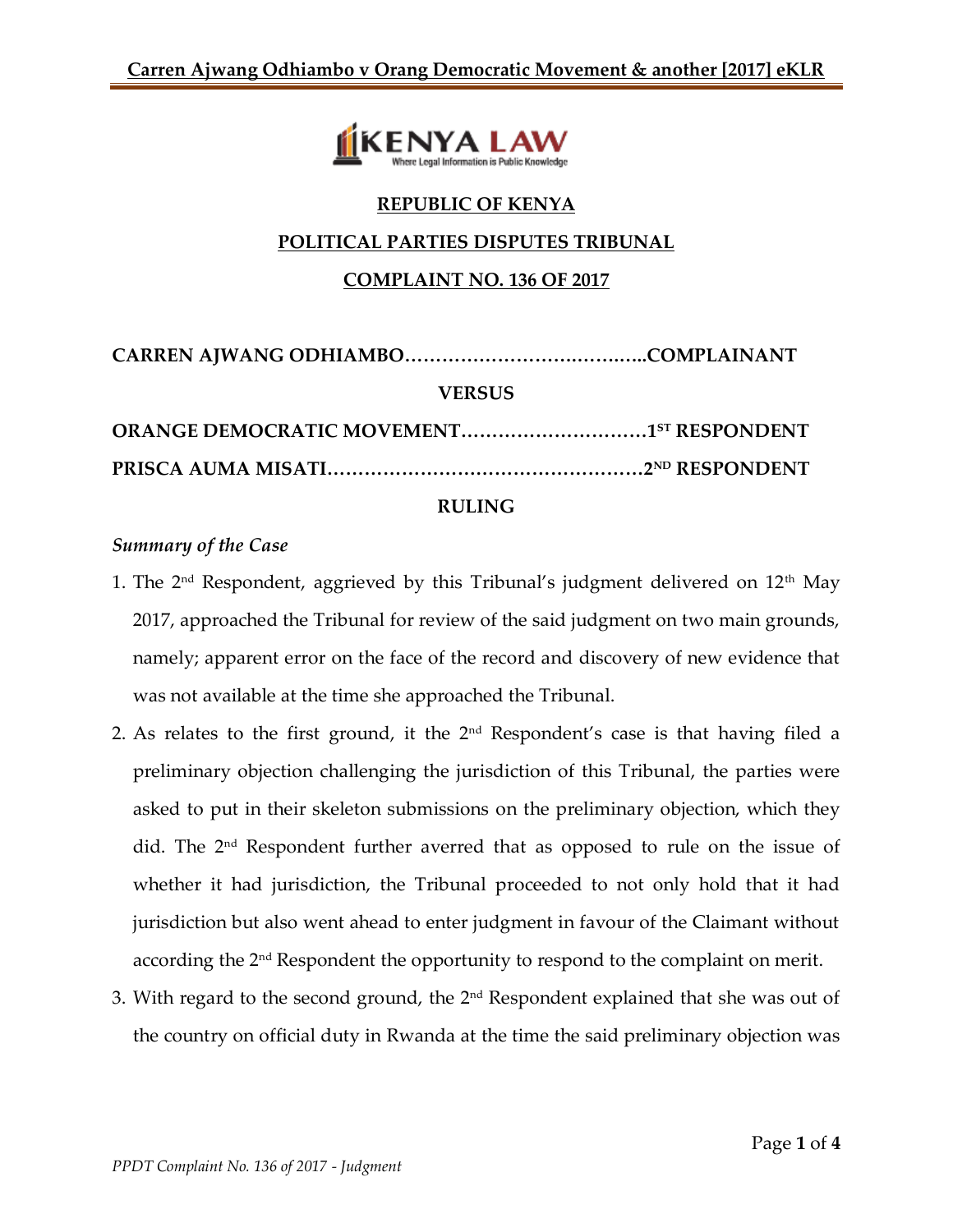filed and determined, and as such, did not get the opportunity to swear affidavit of reply to the Claimant's complaint.

4. In response, the Claimant opposed the 2nd Respondent application herein arguing that the grounds adduced by the  $2<sup>nd</sup>$  Respondent were not merited under the law governing the application for review.

#### **Issue for Determination**

5. The primary issue for determining in this application is whether the  $2<sup>nd</sup>$  Respondent's case is merited.

#### **Analysis**

- 6. The law on review of judgment is underpinned in the *Civil Procedure Act, Cap 21*  and *Civil Procedure Rules* in *section 80* and *Order 45,* respectively, which set out three grounds upon which a court may consider an application for review.
- 7. These are, first, the discovery of new and important matter or evidence which, after the exercise of due diligence, was not within the applicant's knowledge or could not be produced by such applicant at the time when the decree was passed or the order made. Second, the existence of a mistake or an error apparent on the face of the record and third, any other sufficient reason.
- *8.* The three grounds are what ordinarily would define the boundaries of triable issues whenever a defendant approaches a court for a review of its own judgment as was held in the case of *Ndungu Njau vs. National Bank of Kenya*.
- 9. The  $2<sup>nd</sup>$  Respondent has averred that the Tribunal, as opposed to rule on the preliminary objection in which she sought to challenge the Tribunal's jurisdiction, proceeded to not only hold that it had jurisdiction but also went ahead to enter judgment in favour of the Claimant without according the 2<sup>nd</sup> Respondent the opportunity to respond to the complaint on merit. Further, in addition at the time the preliminary objection was filed and determined, she was on official duty in Rwanda.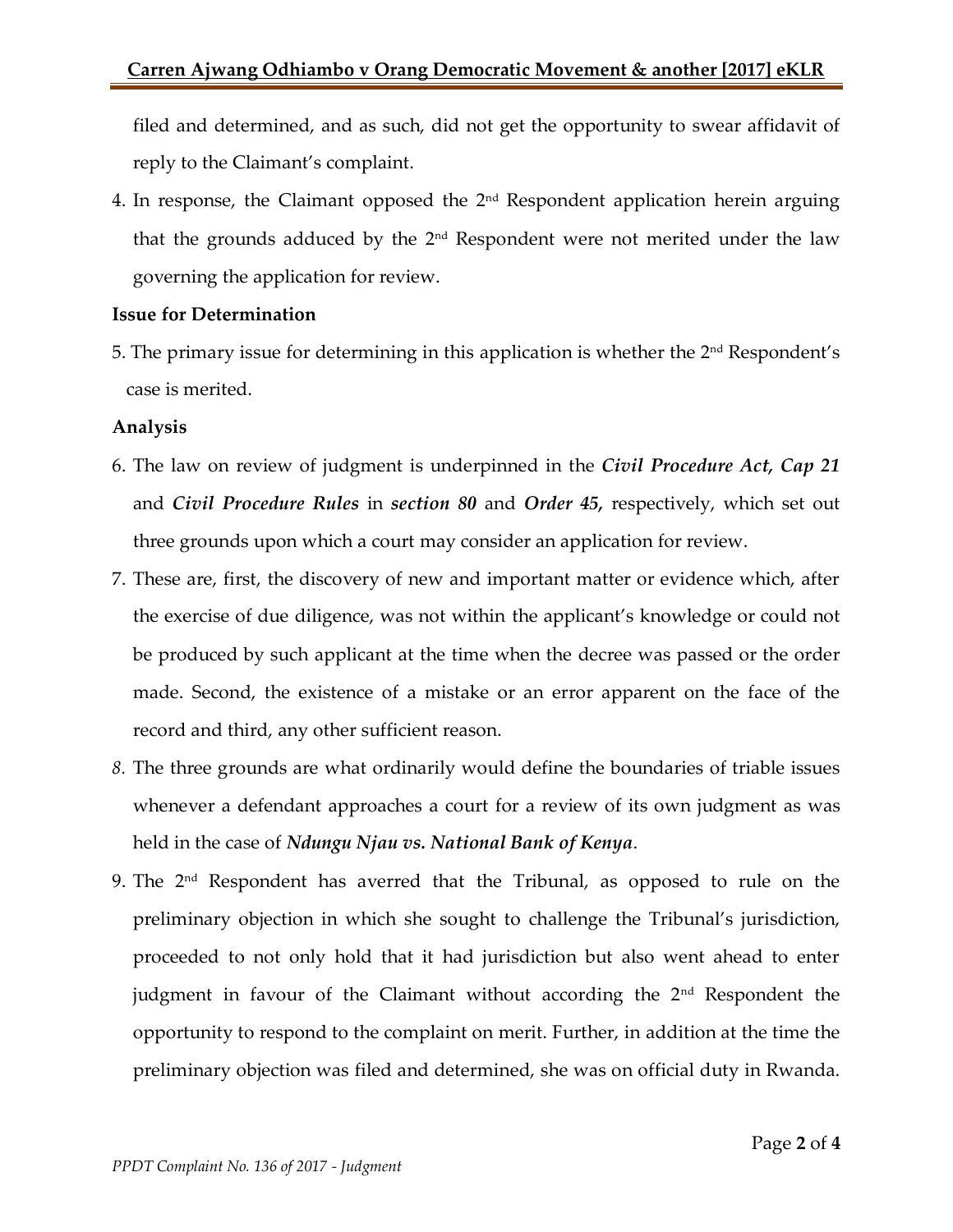Hence, she did not get the opportunity to swear affidavit to reply to the Claimant's complaint.

- 10. In terms of this Tribunal's jurisdiction, we hasten to point out that it is a trite law that a court has no business entertaining a matter once it establishes that it lacks jurisdiction. The locus classicus statement of Hon. Justice Nyarangi JA in *The MV "Lilian S"* case still holds good and as a Tribunal, we stand guided by it. The good Judge opined, *"Where a court has no jurisdiction, there would be no basis for a continuation of proceedings pending other evidence. A court of law downs tools in respect of the matter before it the moment it holds the opinion that it is without jurisdiction."*
- 11. Our understanding of the foregoing is that a court of law must first satisfy itself of jurisdiction before proceeding to entertain a claim placed before it. This meant, in our case, that having held that the Tribunal had the jurisdiction to entertain the Claimant's complaint; the Tribunal ought to have given the Respondents the opportunity to file their affidavit of replies.
- 12. One Peter Ngeno, a process server, swore an affidavit deponing that he served the Respondents on 8<sup>th</sup> May 2017. However, in light of the fact that the 2<sup>nd</sup> Respondent was in Rwanda at the time, it is our considered view that it would not have been possible for the 2<sup>nd</sup> Respondent to furnish her replying affidavit. For this reason, we hold that justice, in the circumstances, calls upon us to give the  $2<sup>nd</sup>$  Respondent the opportunity to file her responses to the Claimant's complaint. To this end, the  $2<sup>nd</sup>$ Respondent has succeeded in proving that there was an error apparent on the face of the Tribunal's judgment dated  $12<sup>th</sup>$  May 2017.
- 13. In addition, the 2nd Respondent has adduced evidence to our satisfaction that she was out of the country at the time the said preliminary objection was determined and judgment delivered to that effect. The right of reply, according to *Article 50 (1) k* of the *Constitution,* demands that one must be accorded the opportunity to adduce